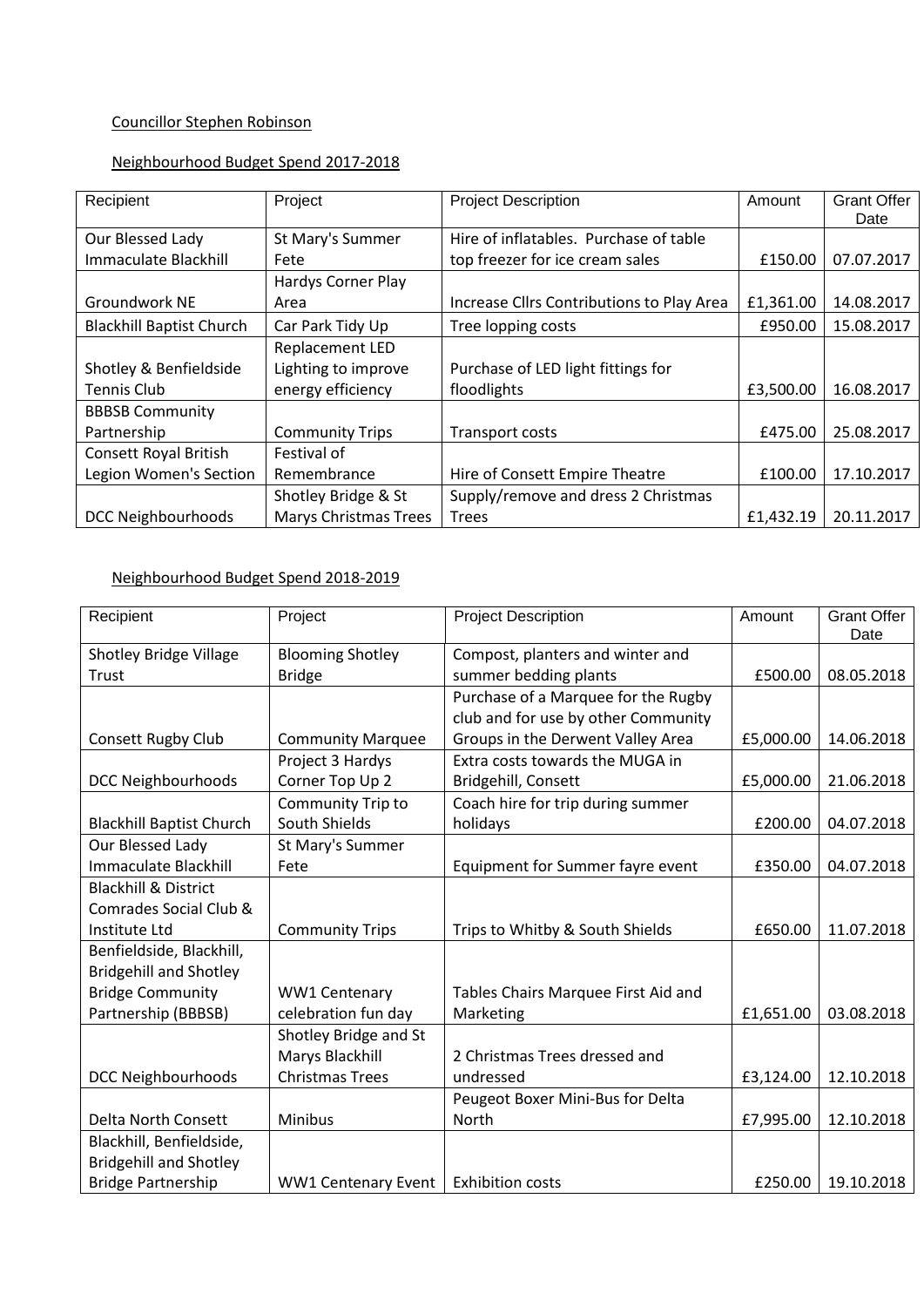|                              | Learning for Life -     |                                       |         |            |
|------------------------------|-------------------------|---------------------------------------|---------|------------|
| Real Care Ltd                | Home Room Project       | Equipment to furnish a Home Room      | £500.00 | 07.11.2018 |
| <b>Blackhill Our Blessed</b> | <b>Senior Citizens</b>  |                                       |         |            |
| Lady Immaculate              | <b>Christmas Dinner</b> | Meal, entertainment & transport costs | £100.00 | 18.12.2018 |
| One in Seven                 | In the Pipeline         | Sound equipment                       | £200.00 | 11.01.2019 |

#### Neighbourhood Budget Spend 2019-2020

|                               |                               |                                      |           | <b>Grant Offer</b> |
|-------------------------------|-------------------------------|--------------------------------------|-----------|--------------------|
| Recipient                     | Project                       | <b>Project Description</b>           | Amount    | Date               |
|                               | <b>Shotley Bridge Village</b> | Remove old noticeboard and replace   |           |                    |
| <b>DCC Neighbourhoods</b>     | Noticeboard                   | with new                             | £4,255.00 | 17.04.2019         |
| <b>Shotley Bridge Village</b> | <b>Blooming Shotley</b>       |                                      |           |                    |
| Trust                         | <b>Bridge</b>                 | <b>Plants</b>                        | £500.00   | 15.05.2019         |
| <b>Shotley Bridge Social</b>  |                               | Coach Hire, Refreshments &           |           |                    |
| Club                          | <b>Community Trip</b>         | Entertainment costs                  | £499.00   | 07.06.2019         |
|                               | Consett Cycle Festival        |                                      |           |                    |
|                               | (cycling related              | Police, Traffic Management and       |           |                    |
| <b>Project Genesis Trust</b>  | element)                      | <b>Barriers</b>                      | £5,000.00 | 20.06.2019         |
|                               | <b>Consett Salvation</b>      |                                      |           |                    |
|                               | Army Band - 140 Yrs           |                                      |           |                    |
| The Salvation Army            | Celebration                   | Hire of Black Dyke Band              | £200.00   | 09.07.2019         |
| Our Blessed Lady              | St Mary's Summer              | Equipment, prizes, barbeque          |           |                    |
| <b>Immaculate Blackhill</b>   | Fete                          | accessories & food                   | £400.00   | 10.07.2019         |
| Benfieldside, Blackhill,      |                               |                                      |           |                    |
| <b>Bridgehill and Shotley</b> |                               |                                      |           |                    |
| <b>Bridge Community</b>       | BBB&SB 10 Year Fun            |                                      |           |                    |
| Partnership (BBBSB)           | Day                           | Inflatables and Community Activities | £1,000.00 | 16.08.2019         |
| <b>Blackfyne JFC</b>          | Staying in the game           | Strips and equipment for new teams   | £1,000.00 | 18.09.2019         |

# Neighbourhood Budget Spend 2020-2021

|                              |                              |                                         |           | <b>Grant Offer</b> |
|------------------------------|------------------------------|-----------------------------------------|-----------|--------------------|
| Recipient                    | Project                      | <b>Project Description</b>              | Amount    | Date               |
|                              | Princess Avenue,             |                                         |           |                    |
|                              | Consett - Verge              | Hardening of verge to prevent           |           |                    |
| <b>DCC Neighbourhoods</b>    | Hardening                    | damage                                  | £2,925.00 | 16.07.2020         |
|                              | <b>Consett Steel Works</b>   |                                         |           |                    |
| <b>Project Genesis Trust</b> | Memorial                     | Memorial on site of former steelworks   | £2,000.00 | 28.08.2020         |
| Shotley Bridge Village       | <b>Blooming Again</b>        |                                         |           |                    |
| Trust                        | <b>Shotley Bridge</b>        | Plants and compost for 54 tubs          | £500.00   | 18.09.2020         |
|                              | <b>Replacement Goal</b>      | Set of posts for St Cuthbert's Ave play |           |                    |
| DCC - Clean & Green          | Posts                        | field                                   | £535.00   | 08.10.2020         |
| Delta North Consett Ltd      | Delta North Van              | New box van for deliveries              | £2,000.00 | 23.10.2020         |
|                              | Shotley Bridge and St        |                                         |           |                    |
|                              | Mary's Church,               | Supply, dress, undress and dispose of   |           |                    |
|                              | <b>Blackhill - Christmas</b> | xmas trees for Shotley Bridge and       |           |                    |
| <b>DCC Neighbourhoods</b>    | <b>Trees</b>                 | Blackhill                               | £1,981.89 | 23.11.2020         |